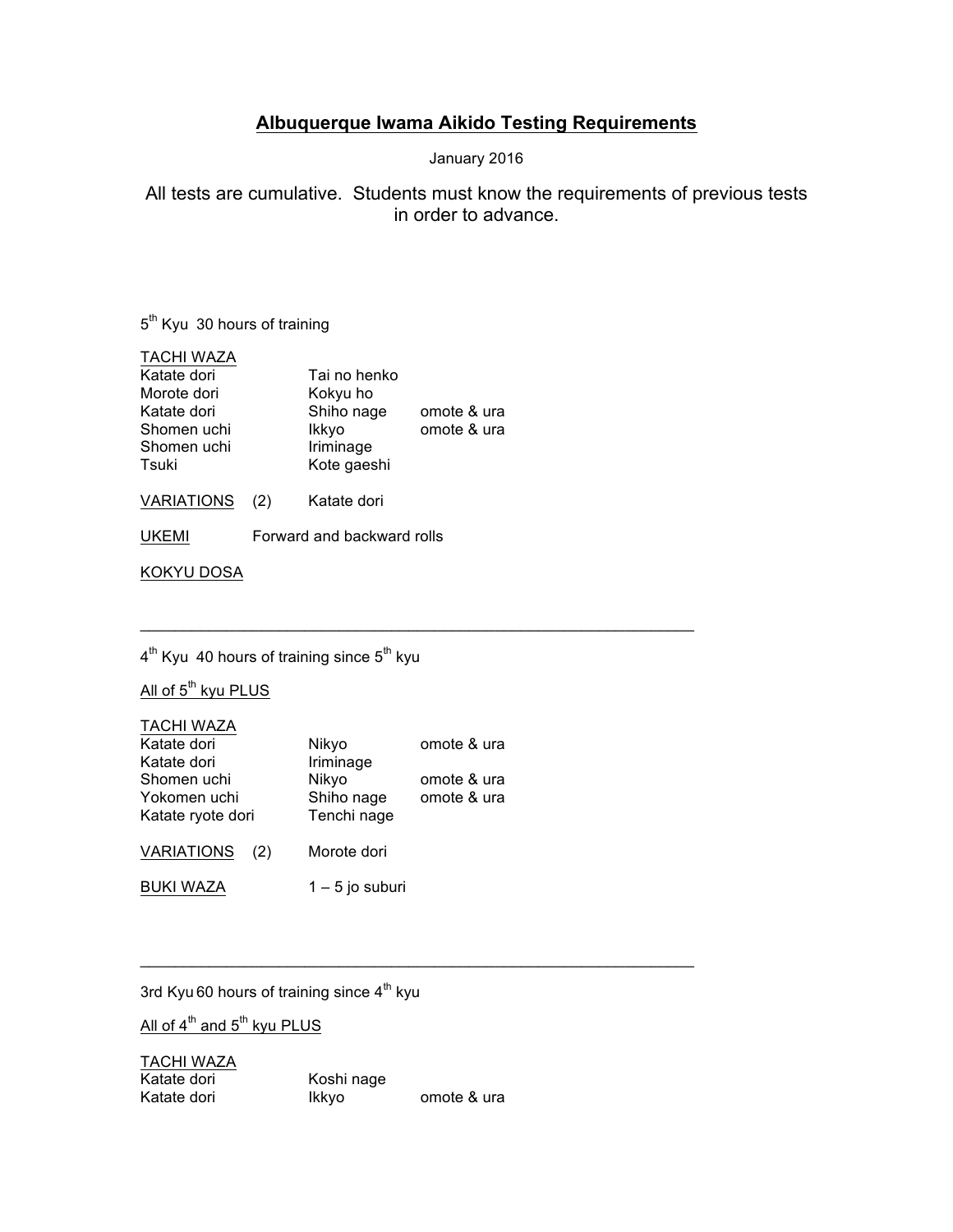| Katate dori<br>Katate dori<br>Shomen uchi<br>Shomen uchi<br>Shomen uchi<br>Tsuki<br>Tsuki<br>Katate ryote dori<br>Kata ryote dori | Kaiten nage<br>Kote gaeshi<br>Kote gaeshi<br>Sankyo<br>Yonkyo<br>Shiho nage<br>Irimi nage<br>Shiho nage<br>Kokyu nage |                                                                       | omote & ura<br>omote & ura<br>omote & ura<br>omote & ura |
|-----------------------------------------------------------------------------------------------------------------------------------|-----------------------------------------------------------------------------------------------------------------------|-----------------------------------------------------------------------|----------------------------------------------------------|
| <b>VARIATIONS</b><br>(3)                                                                                                          | Katate dori                                                                                                           |                                                                       |                                                          |
| BUKI WAZA                                                                                                                         | Jo                                                                                                                    | $1 - 10$ suburi<br>13 no kata                                         |                                                          |
|                                                                                                                                   |                                                                                                                       | Bokken 1 – 7 suburi<br>Happo giri<br>Migi no awase<br>Hidari no awase |                                                          |

UKEMI Side rolls, break fall from kote gaeshi

2nd Kyu 70 hours of training since 3rd kyu

## All of  $3^{\text{rd}}$ ,  $4^{\text{th}}$  and  $5^{\text{th}}$  kyu PLUS

TACHI WAZA

| Katate dori | Sankyo     | omote & ura |
|-------------|------------|-------------|
| Katate dori | Shiho nage | omote & ura |
| Kata dori   | Ikkyo      | omote & ura |
| Kata dori   | Nikyo      | omote & ura |
| Kata dori   | Sankyo     | omote & ura |
| Kata dori   | Yonkyo     | omote & ura |

SUWARI WAZA

| Shomen uchi | Ikkyo  |
|-------------|--------|
| Shomen uchi | Nikyo  |
| Shomen uchi | Sankyo |
| Shomen uchi | Yonkyo |
|             |        |

## VARIATIONS (3) Morote dori

- (3) Katate ryote dori
- (3) Ushiro ryo kata dori
- Kokyu nage

BUKI WAZA Jo 1-20 suburi 31 kata

\_\_\_\_\_\_\_\_\_\_\_\_\_\_\_\_\_\_\_\_\_\_\_\_\_\_\_\_\_\_\_\_\_\_\_\_\_\_\_\_\_\_\_\_\_\_\_\_\_\_\_\_\_\_\_\_\_\_\_\_\_\_\_\_

Bokken Go no awase Schichi no awase

JIU WAZA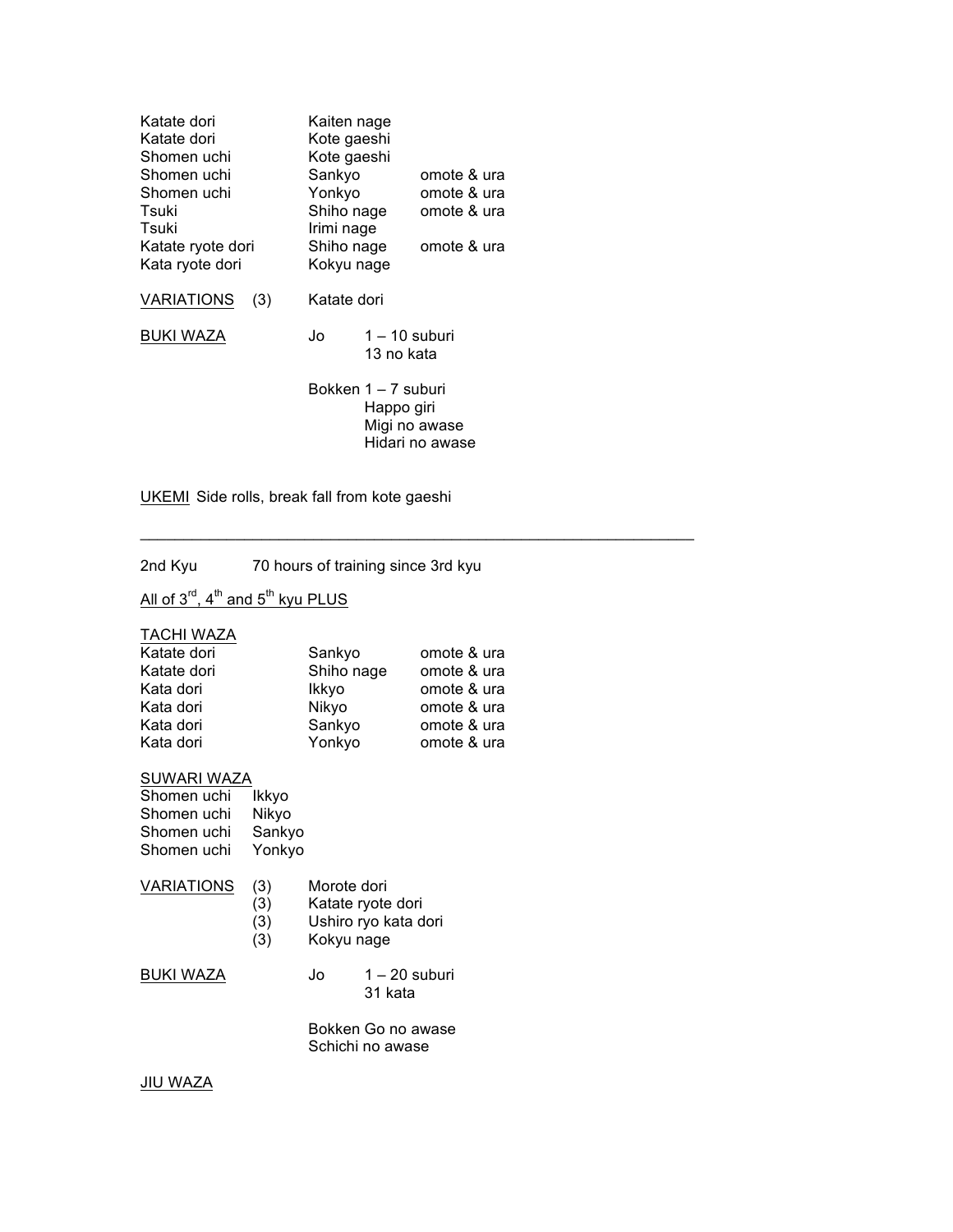## 1st Kyu 80 hours of training since 2nd kyu

 $\mathcal{L}_\mathcal{L}$  , and the set of the set of the set of the set of the set of the set of the set of the set of the set of the set of the set of the set of the set of the set of the set of the set of the set of the set of th

# All of 2nd,  $3^{\text{rd}}$ ,  $4^{\text{th}}$  and  $5^{\text{th}}$  kyu PLUS

| <b>TACHI WAZA</b>     |             |              |
|-----------------------|-------------|--------------|
| Katate dori           | Yonkyo      | omote & ura  |
| Katate dori           | Yonkyo      | omote & ura  |
| Katate dori           | Shiho nage  | 4 directions |
| Kata dori             | Nikyo       | omote & ura  |
| Kata dori             | Sankyo      | omote & ura  |
| Kata dori             | Yonkyo      | omote & ura  |
| Kata dori             | Shiho nage  | omote & ura  |
| Kata dori             | Irimi nage  |              |
| Morote dori           | Ikkyo       | omote & ura  |
| Morote dori           | Nikyo       | omote & ura  |
| Morote dori           | Sankyo      | omote & ura  |
| Morote dori           | Yonkyo      | omote & ura  |
| Morote dori           | Shiho nage  | omote & ura  |
| Morote dori           | Iriminage   |              |
| Shomen uchi           | Shiho nage  | omote & ura  |
| Shomen uchi           | Kaiten nage |              |
| Shomen uchi           | Ikkyo       | omote & ura  |
| Shomen uchi           | Nikyo       | omote & ura  |
| Shomen uchi           | Sankyo      | omote & ura  |
| Shomen uchi           | Yonkyo      | omote & ura  |
| Shomen uchi           | Gokyo       |              |
| Tsuki                 | Ikkyo       | omote & ura  |
| Tsuki                 | Nikyo       | omote & ura  |
| Tsuki                 | Sankyo      | omote & ura  |
| Tsuki                 | Yonkyo      | omote & ura  |
| Tsuki                 | Kaiten nage |              |
| Katate ryote dori     | Ikkyo       | omote & ura  |
| Katate ryote dori     | Nikyo       | omote & ura  |
| Katate ryote dori     | Sankyo      | omote & ura  |
| Katate ryote dori     | Yonkyo      | omote & ura  |
| Ushiro ryote dori     | Shiho nage  |              |
| Ushiro ryote dori     | Kote gaeshi |              |
|                       |             |              |
| <b>SUWARI WAZA</b>    |             |              |
| Kata dori             | Ikkyo       |              |
| Kata dori             | Nikyo       |              |
| Kata dori             | Sankyo      |              |
| Kata dori             | Yonkyo      |              |
| Katate ryote dori     | Iriminage   |              |
|                       |             |              |
| <b>HANMI HANDACHI</b> |             |              |
| Katate dori           | Tenchi nage |              |
|                       |             |              |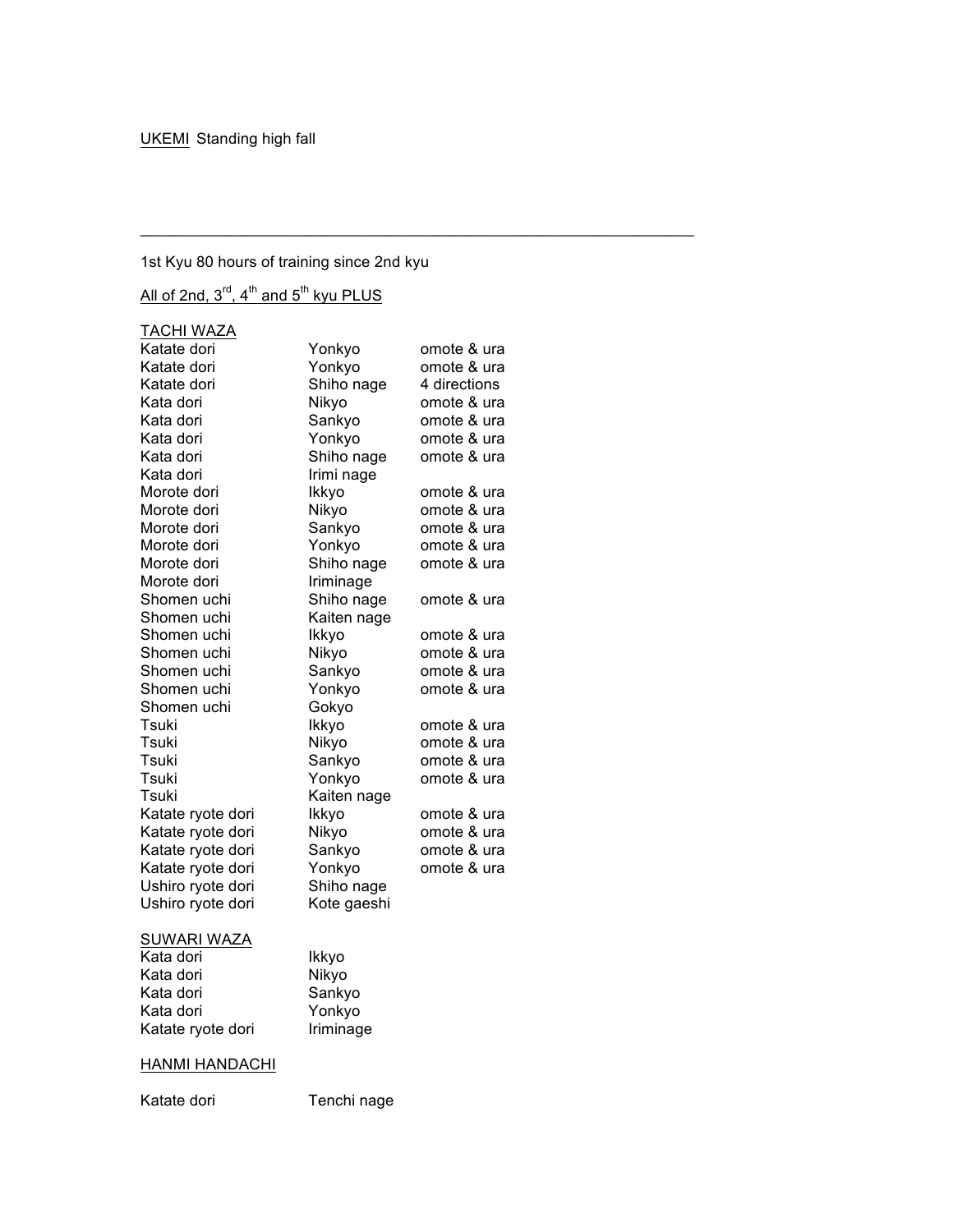| Katate dori<br>Katate dori<br>Shomen uchi<br>Shomen uchi<br>Shomen uchi<br>Yokomen uchi<br>Tsuki<br>Tsuki<br>Tsuki<br>Katate ryote dori<br>Kata ryote dori<br>Ushiro ryote dori<br>Ushiro ryote dori<br>Ushiro ryo kata dori |          | Iriminage<br>Koshi nage<br>Shiho nage<br>Kaiten nage<br>Koshi nage<br>Rokyo<br>Shiho nage<br>Kaiten nage<br>Koshi nage<br>Tenchi nage<br>Tenchi nage<br>Sankyo<br>Iriminage<br>Sankyo |                                        |
|------------------------------------------------------------------------------------------------------------------------------------------------------------------------------------------------------------------------------|----------|---------------------------------------------------------------------------------------------------------------------------------------------------------------------------------------|----------------------------------------|
| Ushiro ryo kata dori                                                                                                                                                                                                         |          | Iriminage                                                                                                                                                                             |                                        |
| <b>VARIATIONS</b>                                                                                                                                                                                                            |          | (3)                                                                                                                                                                                   | Ushiro kubi shime                      |
| <b>BUKI WAZA</b>                                                                                                                                                                                                             |          | Jo                                                                                                                                                                                    | 3 jo dori                              |
|                                                                                                                                                                                                                              |          |                                                                                                                                                                                       | Bokken 3 tachi dori<br>1 – 5 kumitachi |
| RANDORI                                                                                                                                                                                                                      | 2 Person |                                                                                                                                                                                       |                                        |

Shodan 100 hours of training since 1st kyu

 $\_$  , and the state of the state of the state of the state of the state of the state of the state of the state of the state of the state of the state of the state of the state of the state of the state of the state of the

All of  $1^{st}$ , 2nd,  $3^{rd}$ , 4<sup>th</sup> and  $5^{th}$  kyu PLUS

## TACHI WAZA

| VARIATIONS | (5)<br>(5)<br>(5)<br>(5)<br>(5)<br>(5)<br>(5)<br>(5) | Katate dori<br>Ryote dori<br>Morote dori<br>Kokyu nage<br>Koshi nage | Kata dori menuchi<br>Ushiro ryote dori<br>Ushiro ryo kata dori |
|------------|------------------------------------------------------|----------------------------------------------------------------------|----------------------------------------------------------------|
| BUKI WAZA  | Jo                                                   | 5 jo dori                                                            | 31 kata kumi jo                                                |
|            |                                                      | Bokken 5 tachi dori                                                  |                                                                |
|            | Tanto dori                                           |                                                                      | Tsuki<br>Shomen uchi                                           |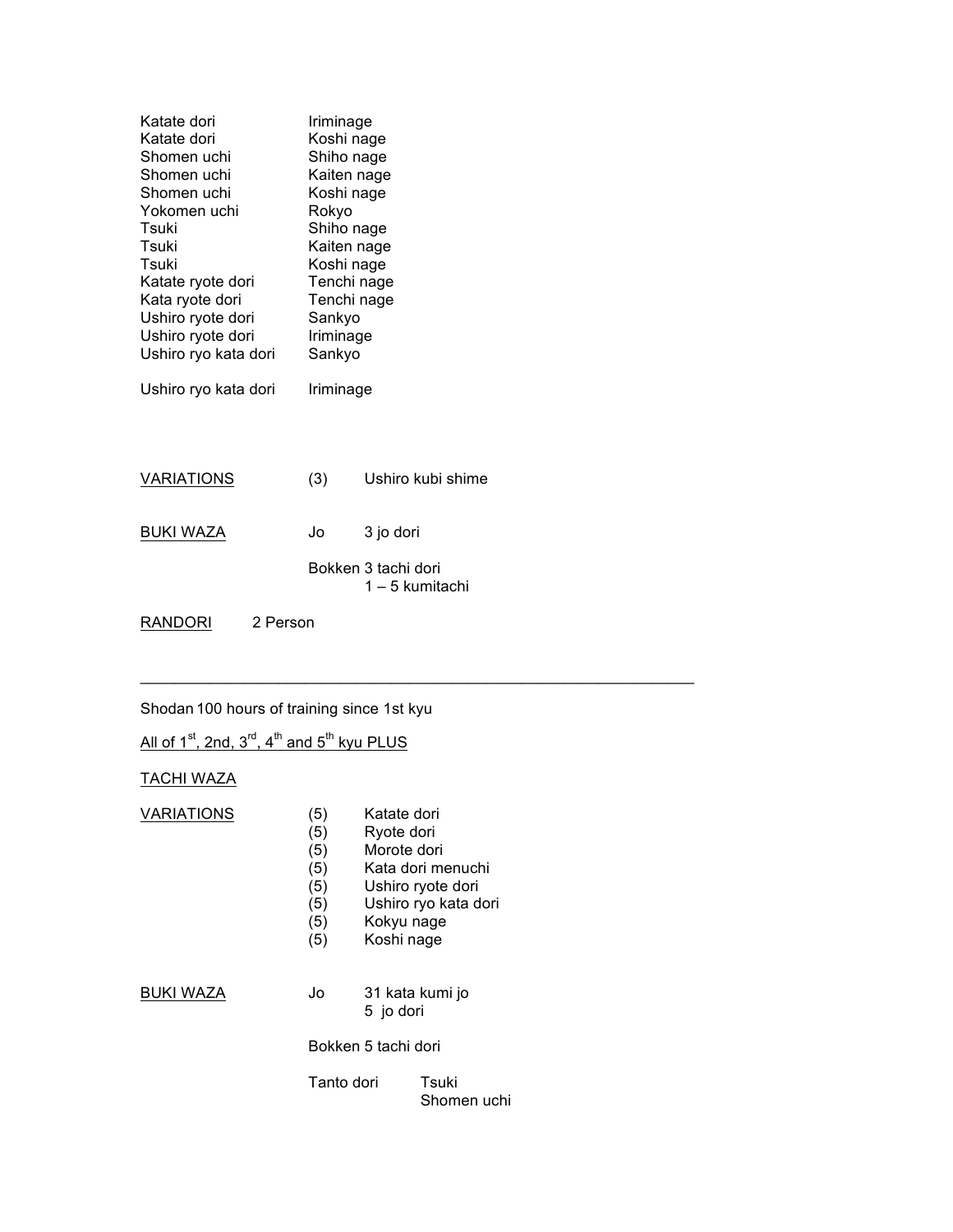Yokomen uchi Slash Tanto to throat from front Tanto to throat from back

RANDORI 3 Person

Nidan 200 hours of training and one year since Shodan

 $\mathcal{L}_\mathcal{L}$  , and the set of the set of the set of the set of the set of the set of the set of the set of the set of the set of the set of the set of the set of the set of the set of the set of the set of the set of th

#### All of Shodan PLUS

#### TACHI WAZA

| <b>VARIATIONS</b> | (3) | Kote gaeshi |
|-------------------|-----|-------------|
|                   | (3) | Shiho nage  |
|                   | (3) | Irimi nage  |
|                   | (3) | Ushiro waza |
|                   |     |             |

#### HANMI HANDACHI

| <b>VARIATIONS</b> | (3)<br>(3)<br>(3)<br>(5) | Katate dori<br>Ryote dori<br>Shomen uchi<br>Ushiro waza |
|-------------------|--------------------------|---------------------------------------------------------|
| <b>BUKI WAZA</b>  | Jo                       | 5 jo dori                                               |
|                   | <b>Bokken</b>            | 5 tachi dori<br>1 - 5 Kumitachi (henka)                 |
|                   | Tanto dori               | 5 tanto dori                                            |
|                   |                          |                                                         |

RANDORI 3 Person

### Sandan 300 hours of training and two years since Nidan

#### All of Nidan PLUS

#### TACHI WAZA

- 7 PILLARS (3) Kote gaeshi<br>(3) Shiho nage
	- Shiho nage

 $\mathcal{L}_\mathcal{L}$  , and the set of the set of the set of the set of the set of the set of the set of the set of the set of the set of the set of the set of the set of the set of the set of the set of the set of the set of th

- $(3)$  Irimi nage<br> $(3)$  Ushiro waz
- Ushiro waza
- (3) Kaiten nage